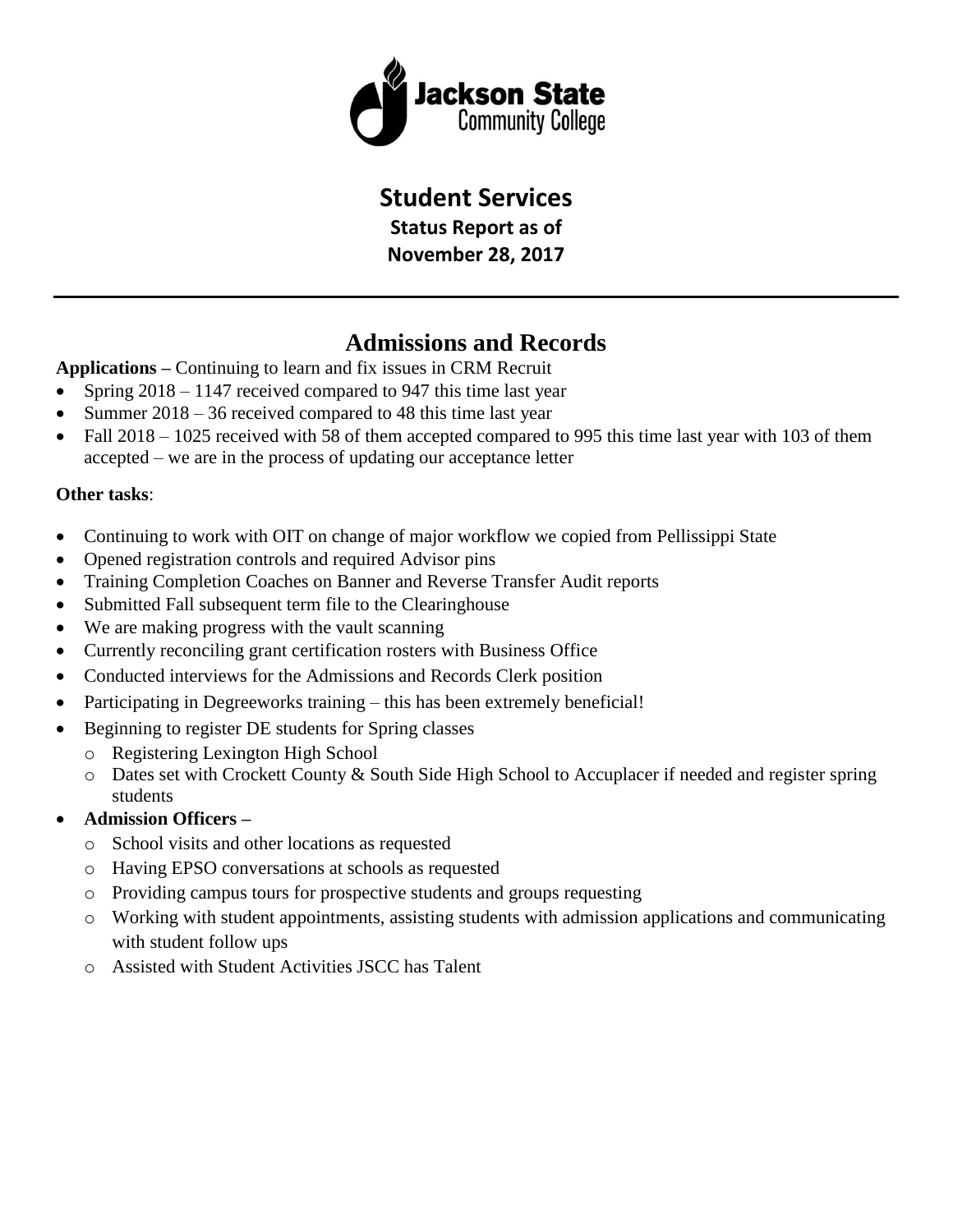Student Services Status Report as of November 28, 2017 Page 2

### **From the Tn Promise realm, Kathy has**

- o Been actively using Advisortrac regarding student contacts.
- o Conducting reviews of TNP Students Class Attendance followed up with emails and calls on Monday and Wednesday.
- o Assisted students with questions, inquiries and concerns as requested calls, walk-ins, emails.
- o Sent mass emails regarding Community Service Deadlines & Spring Registration.
- o Updated JSCC TN Promise Facebook & Twitter accounts.
- o Completed the search for the two Completion Coaches and have assisted with their transition into their new positions.
- o Attended Degreeworks Plans Training.

## **Financial Aid**

- Began to update Banner forms for 1819 (in progress)
- Preparing tracking forms for 1819 (in progress)
- Updating website for 1819 (in progress)
- Sent referrals to DOE for 201710 and 201750 federal overpayments
- Completed all scanning of 1617 files
- Shredding of all 1617 files (in progress)
- Student Aid & Appeals Committee meeting 11-15-17
- Balanced Fall 17 SEOG and SEOGM
- Attended TASFAA training at Union University
- Submitted report to FSA due 12-15-17 Active confirmation of TG numbers and User Accounts
- FAFSA Frenzy workshops
- Processing "Return to Title 4" for official and unofficial withdrawals
- Processing Pell Recalculations for students that "Never Attended" class(es)
- Sent reconciliation roster to TSAC for Lottery
- Sent reconciliation roster to TSAC for TN Promise
- Sent reconciliation roster to TSAC for TSAA grant
- Testing Program of Study in TEST (in progress)
- Completed Pell reconciliation for October
- Awarding Spring 2018 files
- TNP Fall 17 cohorts loaded to Banner (SGASADD)
- Sent TNP extract file to TBR for Spring 2017
- IRP met to review appeals for TNP and TELS
- Participating in Search committee for FAO director
- Began testing the automation of TNP and TSAA (certification uploads to TSAC)
- Processed Federal WorkStudy Payroll
- Completed contract with Boys & Girls Club placed a student worker there to help fulfill the community service requirements for FWS funds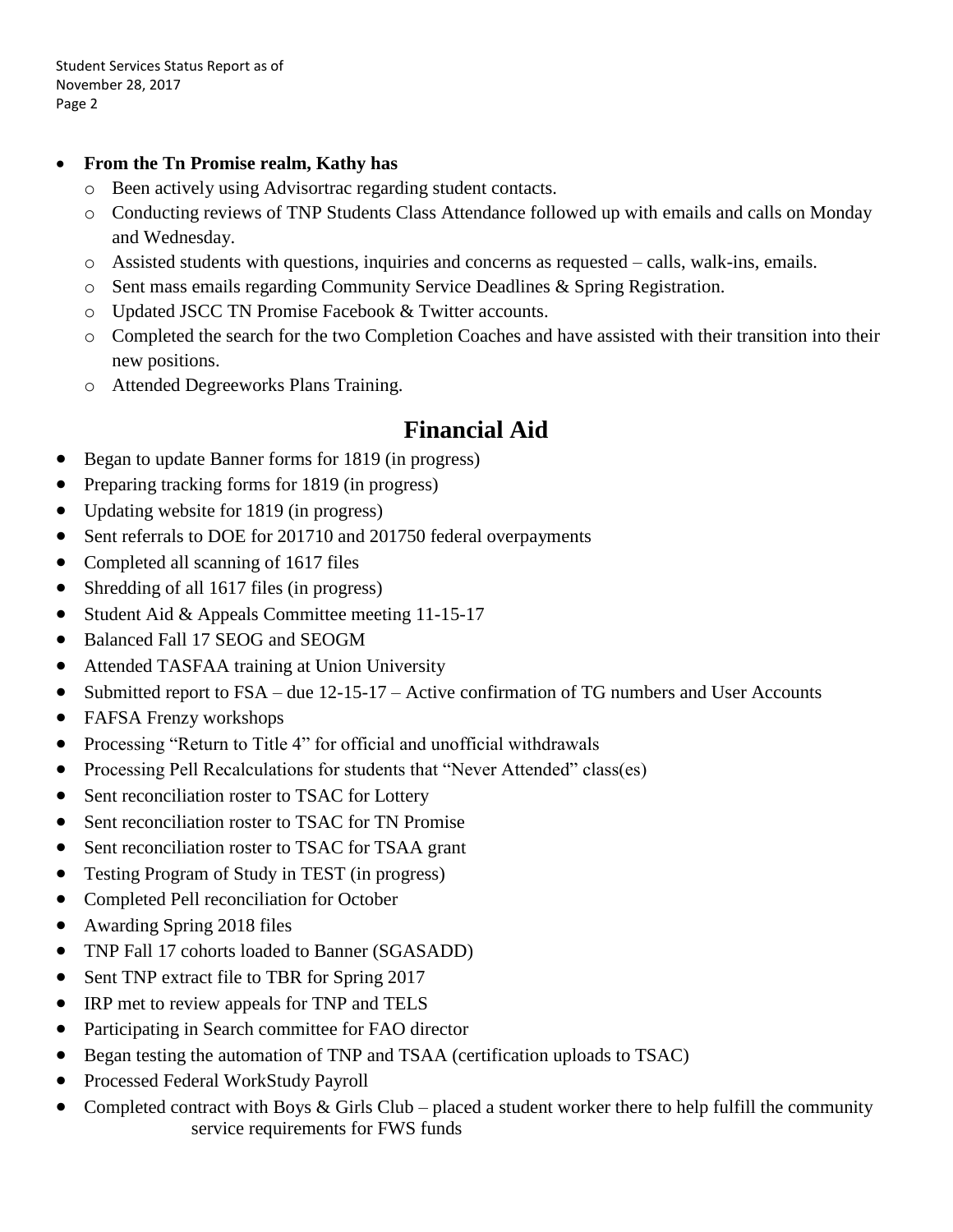Student Services Status Report as of November 28, 2017 Page 3

# **Orientation and Registration**

### **Registration Center**

- Facilitated Professional in the Workplace training for tutors (Veronica Jones, AAC): Oct 17
- MTSU True Blue Tour Luncheon: Oct 18
- Attended President's Open Forum: Oct 19
- Completed GE Hold process for spring: Oct 20
- Began creating Standard Operating Procedure manual for the Registration Center: Oct 20
- Attended Opioid Crisis training: Oct 24
- Began logistics planning for GE; securing necessary rooms in the McWherter Building : Oct 24
- Facilitated Registration Center team meeting: Oct 25
- Attended workshop (ATD) Overcoming diversity Barriers: Oct 25
- Attended Race Relations Panel-BSA: Oct 25
- Accuplacer discussion w/Veronica Jones regarding the RC's role and how we use the data: Oct 26
- Search committee meeting for Workforce Development Director: Oct 26
- Community Involvement-read to  $2<sup>nd</sup>$  grade class at Thelma Barker Elementary School: Oct 27
- $ME<sup>3</sup>$  planning meeting: Oct 27
- Completion Coaches meeting: Oct 27
- Degreeworks training: Oct 30
- Search Committee interviews: Oct 31
- Leadership Meeting: Nov 3
- Meeting w/VPAA to discuss GE dates: Nov 6
- Safe Place Training w/Linda Nickell and Registration Center: Nov 8
- Curriculum Committee meeting: Nov 8
- Jackson Civitan meeting: Nov 8
- TACRAO Conference: Nov 15
- Administered Performance Evaluation for Vickey Taylor-Jones: Nov 15
- Completed Data Security Training: Nov 15

## **Upcoming Events/Meetings**

- GE: December 1, 15, and January 10
- Curriculum Committee meeting: Dec 5
- Online Orientation webinar: Dec 6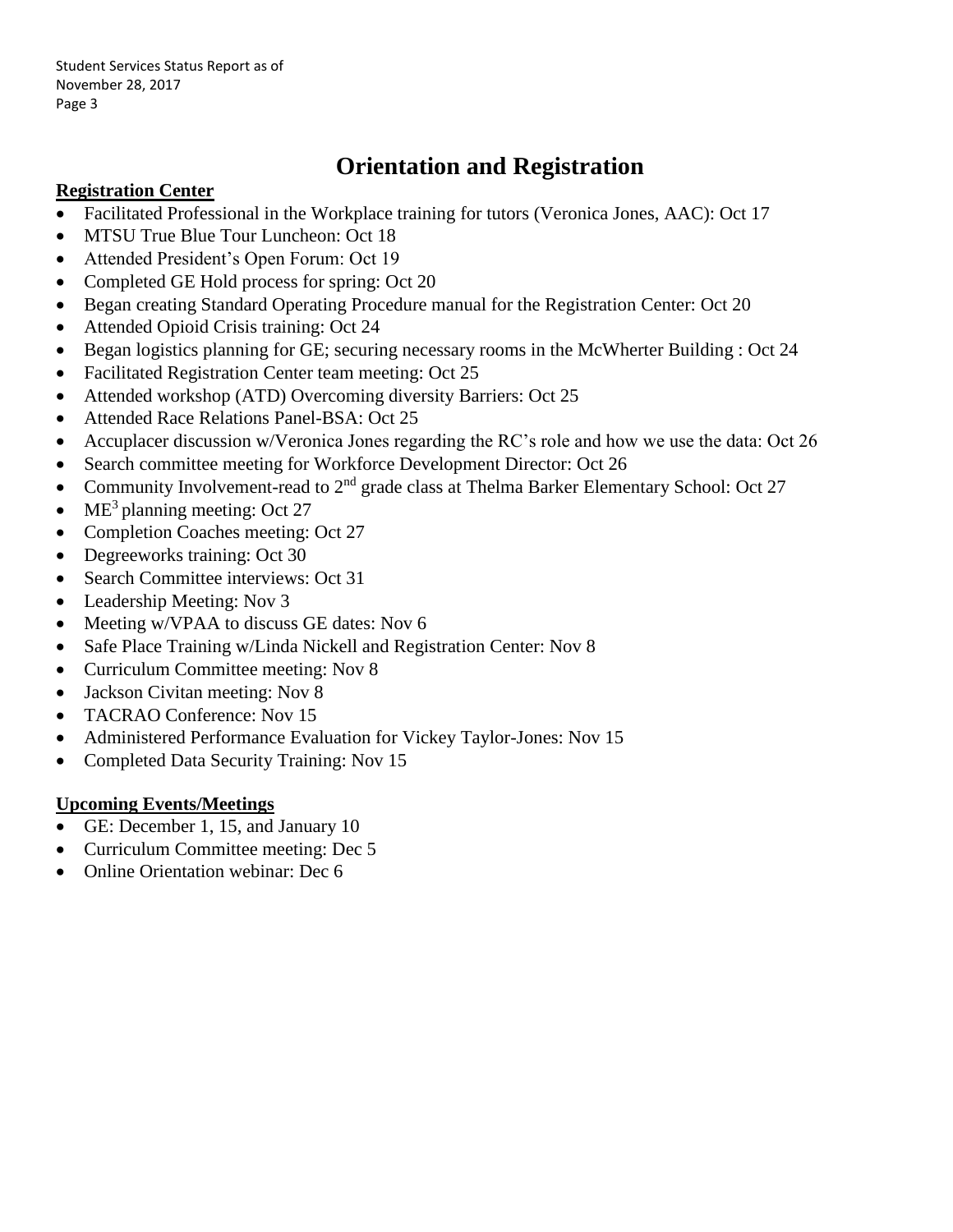# **Counseling and Career Services**

## **Dean of Students**

The Student Intervention Team (SIT) fielded 17 referrals between Oct. 14 and Nov. 22, which included:

|         | Consistently poor or significant change in academic performance | 8 |
|---------|-----------------------------------------------------------------|---|
|         | Attendance/tardy problems                                       | 6 |
| O       | Serious health or personal circumstances                        | 6 |
| O       | Mother is in hospice care in Louisiana                          |   |
|         | Concerned about comments                                        |   |
|         | Concerned about student                                         |   |
|         | Home-related stress                                             |   |
|         | Mental/Emotional Health Concerns                                |   |
|         | Personal problems                                               |   |
| $\circ$ | Sexual harassment and stalking                                  |   |
| O       | Significant change in behavior                                  |   |
| O       | Sleeping in class                                               |   |
| O       | Student reported family emergency                               |   |
|         | Unauthorized media use (repeated)                               |   |

- The SIT met Oct. 26 and Nov. 9 with one more meeting scheduled this fall.
	- o The SIT Employee Satisfaction Survey was issued Nov. 14 to get feedback on our services and other campus needs.
- I met with Registration Center employees to discuss how to address various situations and what to report.
- Handling student behavioral issues.
- Attended the TBR Fall Retreat Oct. 23 which included discussion on support services for students in need and Title IX.
- Hosted a presentation, "TN's Opioid Crisis Is SCARY" Oct. 24, by Angie Bryant, Regional Overdose Prevention Specialist working in conjunction with the Coalition and the West Tennessee Healthcare Foundation, as part of Red Ribbon Week.
- Attended webinar on CHASCo grant opportunities for our alcohol and other drug prevention efforts.
- Attended a CHASCo meeting and training at Trevecca Nazarene University on compiling the mandatory Drug-Free Schools Biennial Review.
- Attended portions of the "Identity and Difference Conference."
- Attended DegreeWorks training.
- Attended the information sharing meeting of JSCC directors.
- Assisted Tina Williamson with the Annual College Transfer Fair.
- Working on new policy/process for Emergency Loans.
	- o Fielded Student Relief Fund emergency assistance requests to restore shut-off heat, and rent assistance to prevent eviction.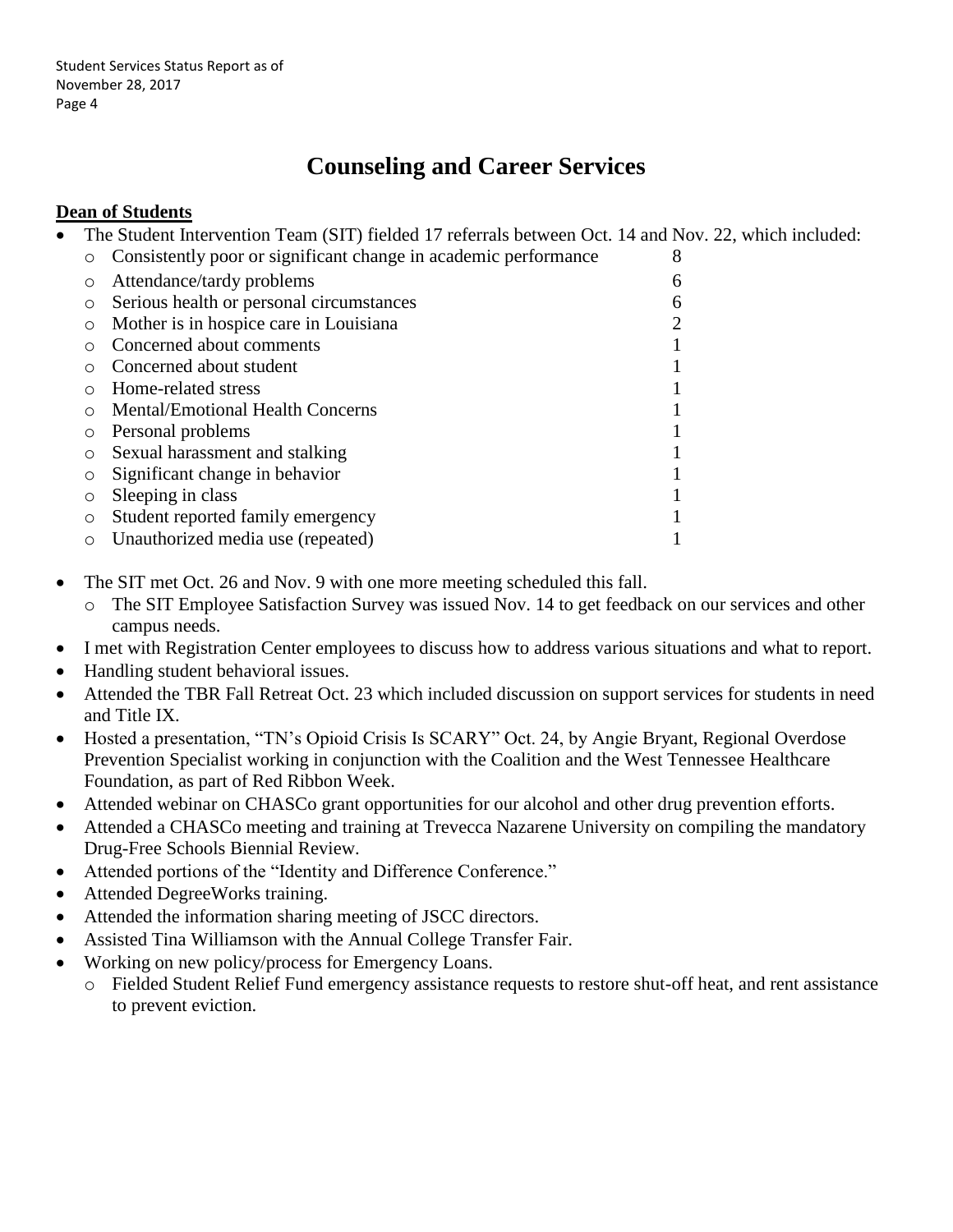### **Counseling and Career Services and Placement Services**

Tina Williamson reported that she:

- Organized and facilitated the Annual College Transfer Fair the morning of Nov. 2 with 28 colleges and universities represented. The satisfaction survey results from the college representatives and from students are attached.
- Made phone calls for the Star Tree Christmas project.
- Recorded 17 requests (51 people) to use the food pantry since Oct. 13.
	- o Due to the large numbers of food pantry requests, Tina made a few trips to the stores purchasing items to restock the pantry and assist some especially needy students with items for a Thanksgiving meal.
	- o We have been notified that the JCM Early College High School conducted a food drive and has approximately 700 canned goods to deliver. We are working to figure out where we might store these items as we gradually move them through the pantry.
	- o Attended a meeting with Vice President Gann, Annette Deaton and Linda Nickell to discuss the Food Pantry needs, and options to serve a particular cohort of students regularly accessing the pantry.
- Attended the JSCC Veterans Day program.
- Attended the Counseling and Career Services staff meeting**.**
- Completed Title IX Haven online Training Part 2 for employees.

## **Annette Deaton reported:**

### **Student Contact Data**:

| <b>Activity</b>                         | <b>Number of Student Contacts</b> |
|-----------------------------------------|-----------------------------------|
| <b>Job Placement Services</b>           | 113 Students                      |
| 10 Class Presentations: Career Planning | 130 Students                      |
| 3 Class Presentations: Resume Writing   | 52 Students                       |
| <b>Total Students</b>                   | 295 Students                      |

#### **Other Data:**

| <b>Employer Contacts</b>       | 40 |
|--------------------------------|----|
| New Jobs                       |    |
| <b>Student Job Referrals</b>   |    |
| Students "Self-Reported" Hired |    |

#### **Activities:**

- Facilitated 10 class presentations (including the Humboldt Center) on Career Planning
- Facilitated three (3) class presentations (including the Humboldt Center) on Resume Writing
- Assisted the Coordinator of Veterans and Adult Students Coordinator with the planning and facilitation of the Adult Community Resources Fair Nov. 14.
- Cleaned up work room in the Counseling office and set up a computer area for students to use for career assessments, resume writing, and job search
- Assisted students with the JSCC Food Pantry and stocking the Pantry on numerous occasions. We had more than 11 students bring donations by this week thanks to extra credit opportunities offered by faculty, and ongoing campus food drives.
- Met with the VP of Student Services, the Dean of Students, and Tina Williamson concerning the JSCC Food Pantry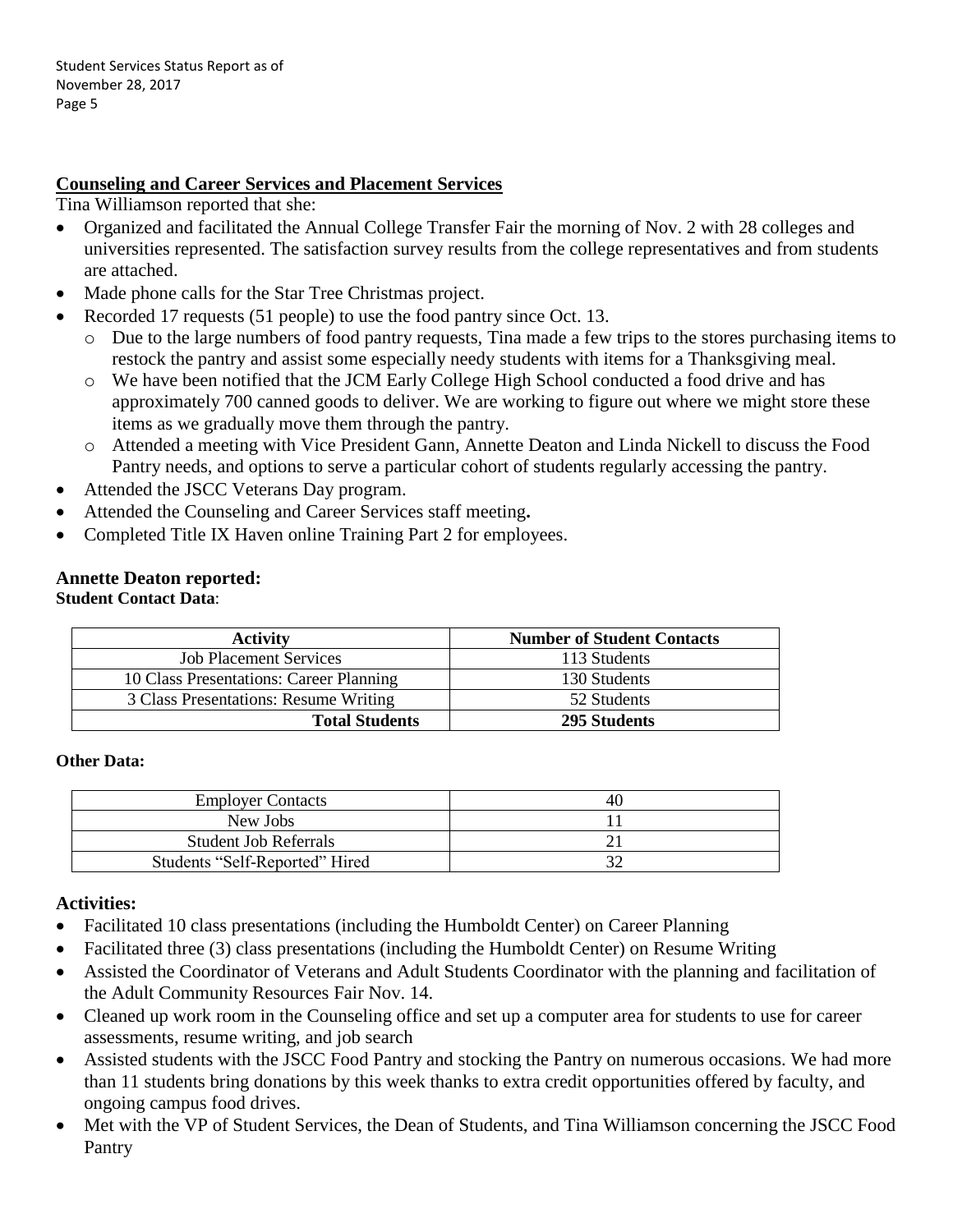Student Services Status Report as of November 28, 2017 Page 6

- Continued to rebuild the online JSCC Career Resource Center
- Attended the PTA Readmission and Student Aid and Awards Committee meetings

### **Upcoming Activities:**

- Begin preparations for the 2018 JSCC Career and Job Fair
- Meet with representatives from FedEx as well as the TN Department of Labor and Workforce Development to start planning for their hiring event

#### **Disability Resource Center**

Linda Nickell reported:

- Assisted Dr. Richard Coppings in proctoring a math exam at a student's home due to their mobility impairment.
- Met with Jessica Reece, Becca Rhea, Abby Lackey, and Kim Warren-Cox to discuss course accessibility for the spring term.
- Interviewed by student writing a paper on classroom accommodations.

### **Veterans Affairs**

Lynda Davis reported the following projects/activities:

- **10/25** Re-launched the JSCC Green Zone training program. Marcus Van Cleve of Tennessee Department of Veterans Services will facilitate a training session scheduled for 10:00 a.m. – 11:00 a.m. on November 28, 2017 in Room 108 of the Nursing Building.
- **10/25** Student Veteran Marcus White, was interviewed by Mitch Curry, THEC Education Specialist III. The interview was a last-minute request from Mr. Curry due to a cancellation. (Several veterans will be interviewed state-wide. The interviews were published during Veteran's Day week.)
- **10/26** Met with Completion Coaches Fisher, Raines and Reeves to better understand roles and areas for collaboration.
- 10/27: Attended JSCC's 1<sup>st</sup> Annual Identity and Difference Conference.
- **10/31:** Wrote and published JSCC's inaugural copy of its monthly newsletter. The newsletter will include a variety of issues, accomplishments, concerns and celebrations impacting veterans.
- **11/1:** Coordinated with President and Vice President, Student Services Offices and several faculty members, along with the Innovations Vocal Ensemble to develop the JSCC 2017 Veterans' Day Ceremony from 11:00 a.m. – noon on November 10 in the Student Center Commons.
- **11/2:** Collaborated with Annette Deaton to host JSCC's 1<sup>st</sup> Resource Fair for the adult learner population on November 14 from 9 a.m. – noon. On hand were our two Completion Coaches, West TN Legal Services, Department of Human Resources (Madison County) and American Job Center. (RIFA was unable to participate, as previously planned).